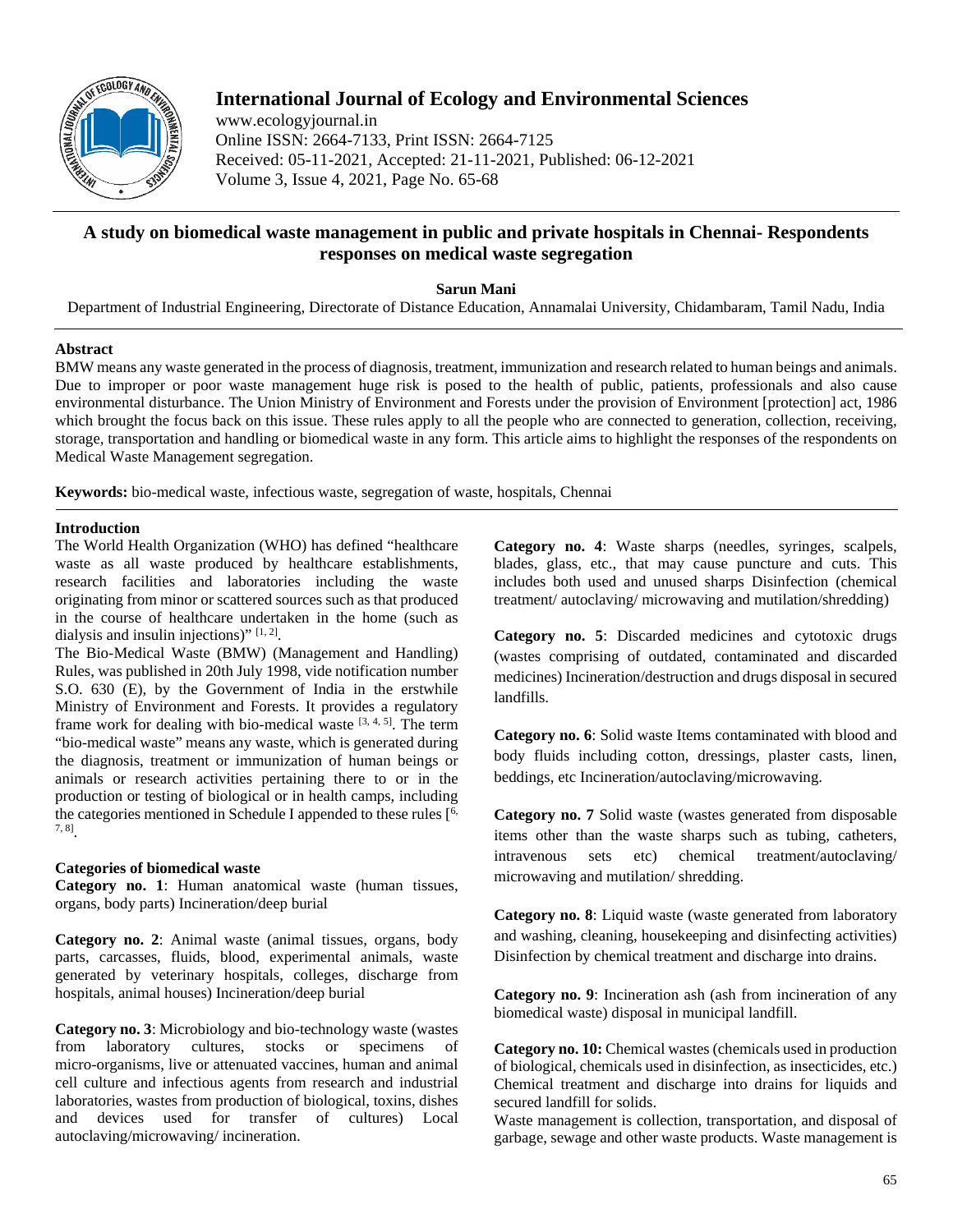the process of treating solid wastes and offers variety of solutions for recycling items that don't belong to trash. It is about how garbage can be used as a valuable resource. The most important reason for waste collection is the protection of the environment and the health of the population. Rubbish and waste can cause air and water pollution. Rotting garbage is also known to produce harmful gases that mix with the air and can cause breathing problems in people.

Segregation refers to the basic separation of different categories of waste generated at source and thereby reducing the risks as well as cost of handling and disposal. Segregation is the most crucial step in bio-medical waste management. Effective segregation alone can ensure effective biomedical waste management.

- Segregation reduces the amount of waste needs special handling and treatment
- Effective segregation process prevents the mixture of medical waste like sharps with the general municipal waste.
- Prevents illegally reuse of certain components of medical waste like used syringes, needles and other plastics.
- Provides an opportunity for recycling certain components of medical waste like plastics after proper and thorough disinfection.

Medical services in Chennai are given by both government-run and private clinics. Chennai draws in around 45% of wellbeing vacationers from abroad showing up in the country and 30 to 40 percent of homegrown wellbeing travelers. The city has been named India's wellbeing capital. Multi-and super-strength emergency clinics across the city get an expected 150 global patients consistently. Variables behind the vacationers' inflow in the city incorporate low expenses, almost no holding up period, and offices offered at the strength clinics around there.

The clinical genealogy of the city started with the principal emergency clinic of India set up at Fort St. George on 16 November 1664 by Sir Edward Winter to treat debilitated warriors of the East India Company. The emergency clinic developed, extended, and moved out of the fortress to its current area in 1772, where it stands today as the Rajiv Gandhi Government General Hospital, and was opened to Indians in 1842. In 1785, clinical divisions were set up in Bengal, Madras, and Bombay administrations with 234 specialists.

#### **Statement of the Problem**

There is a serious concern regarding hospital waste in Chennai city which has not been adequately managed. There is inadequate training of health care workers on hospital waste management practices. In addition, the waste handling behavior of the people itself is risky. Hospital workers staffs dispose off their waste as cheaply and as quickly as possible without recourse to the hygienic means of doing it. The importance of this study is to create the necessary awareness among health care workers as well as public to safeguard health and environment.

#### **Research Methodology**

| anı<br>٦ш |  |
|-----------|--|
|-----------|--|

| <b>Primary Data Collection Method</b> | <b>Structured Ouestionnaires</b> |
|---------------------------------------|----------------------------------|
| Secondary Data Collection Method      | E-Journal, E-Thesis and Websites |
| Sampling Method                       | Simple Random Method             |
| Sample Area                           | Chennai City                     |
| Valid Sample Size                     | 200                              |
| <b>Statistical Tools Used</b>         | <b>Frequency Distribution</b>    |
| Software                              | <b>SPSS Statistics 20</b>        |

An organized poll was coursed among 140 health laborers at emergency clinics in Chennai with 70 respondents from legislative clinic and 70 respondents from a private clinic individually. Straightforward random examining technique was utilized in this examination.

# **Data analysis and Interpretation**

# **1. Reliability Statistics**

Cronbach's alpha is **a measure of internal consistency**, that is, how closely related a set of items are as a group. It is considered to be a measure of scale reliability.

**Table 2:** Reliability Statistics

| <b>Cronbach's Alpha</b> | <b>No of Items</b> |
|-------------------------|--------------------|
|                         |                    |

#### **Inference**

The reliability for 25 items is 0.947. Even if one of the 25 items is deleted the Cronbach's Alpha value will be reduced. This indicates that the reliability for all items is higher.

#### **2. KMO and Bartlett's Test**

The Kaiser-Meyer-Olkin Measure of Sampling Adequacy is a statistic that indicates the proportion of variance in your variables that might be caused by underlying factors. High values (close to 1.0) generally indicate that a factor analysis may be useful with your data. If the value is less than 0.50, the results of the factor analysis probably won't be very useful.

Bartlett's test of sphericity tests the hypothesis that your correlation matrix is an identity matrix, which would indicate that your variables are unrelated and therefore unsuitable for structure detection. Small values (less than 0.05) of the significance level indicate that a factor analysis may be useful with your data.

**Table 3:** KMO and Bartlett's Test

| <b>KMO and Bartlett's Test</b>                            |                    |          |  |
|-----------------------------------------------------------|--------------------|----------|--|
| Kaiser-Meyer-Olkin Measure of Sampling Adequacy.<br>0.867 |                    |          |  |
| Bartlett's Test of Sphericity                             | Approx. Chi-Square | 3300.151 |  |
|                                                           | df                 | 300      |  |
|                                                           | Sig.               |          |  |

## **Inference**

Kaiser-Meyer-Olkin measure of sampling adequacy is 0.867 and Bartlett's Test of Sphericity and approximate Chi- square value is 3300.151 which are statistically significant at 5% level. Therefore, it can be concluded that the sample size is adequate.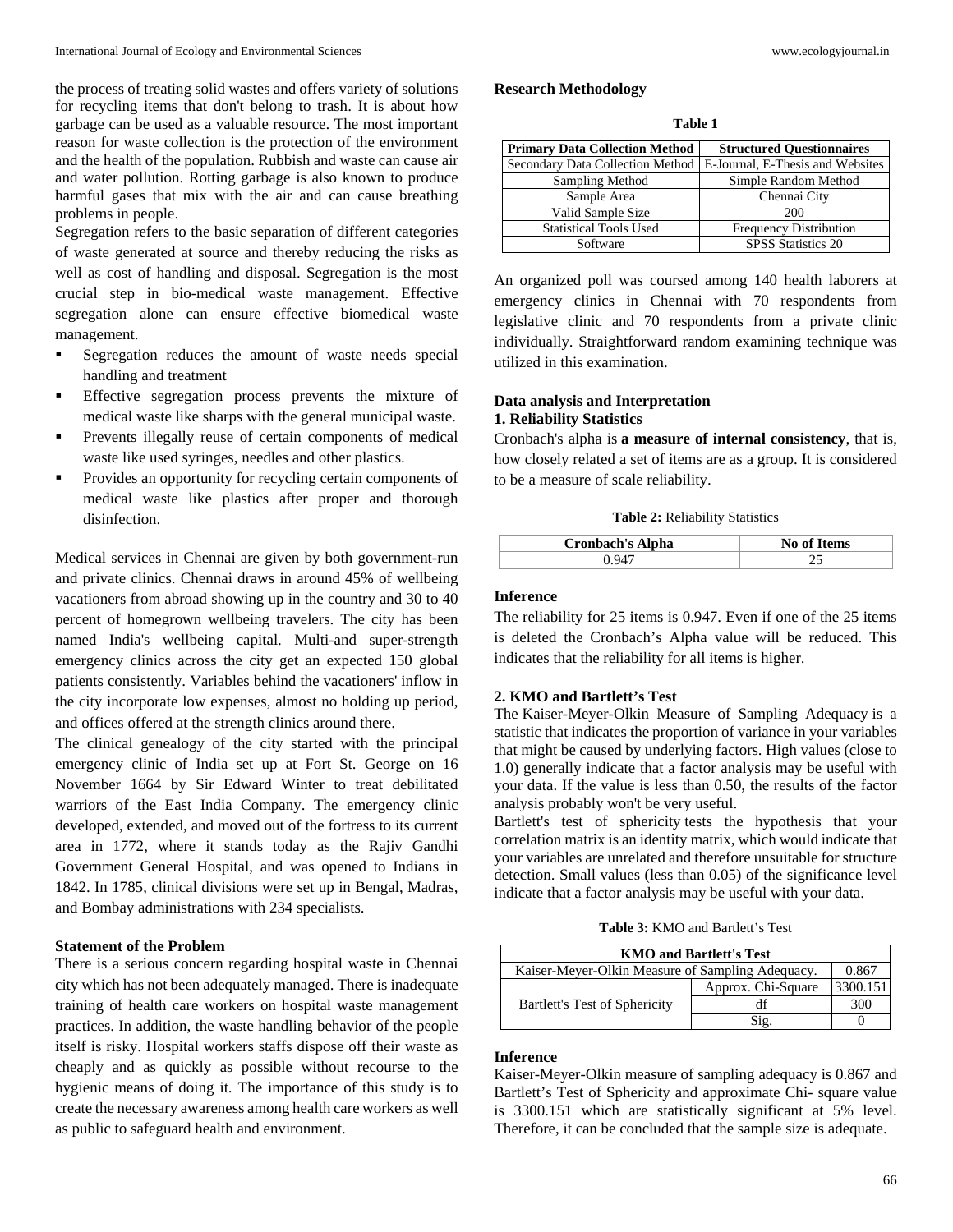## **Background Information about The Study Respondents**

| Demographic                                                                                                                                                                                                                                                                                                           | <b>Variables</b> | Government                                                                                                                                                                    | Private | <b>Total</b> |
|-----------------------------------------------------------------------------------------------------------------------------------------------------------------------------------------------------------------------------------------------------------------------------------------------------------------------|------------------|-------------------------------------------------------------------------------------------------------------------------------------------------------------------------------|---------|--------------|
|                                                                                                                                                                                                                                                                                                                       | Male             | 35                                                                                                                                                                            | 35      | 70           |
| Female<br>Gender<br>Total<br>Doctor<br>Nurse<br>Laboratory Technician<br><b>Quality Management</b><br>X Ray Technician<br>Pharmacist<br><b>Field of Work</b><br>Cleaner<br>X-Ray Doctor<br>Anesthesia Technician<br>Administrative<br>Total<br>1-3 Years<br>4-7 Years<br><b>Working Experience</b><br>8 Years & Above | 35               | 35                                                                                                                                                                            | 70      |              |
|                                                                                                                                                                                                                                                                                                                       |                  | 70<br>70<br>20<br>24<br>30<br>20<br>5<br>5<br>$\overline{2}$<br>$\overline{2}$<br>7<br>4<br>3<br>5<br>2<br>3<br>3<br>70<br>70<br>17<br>30<br>33<br>24<br>20<br>16<br>70<br>70 | 140     |              |
|                                                                                                                                                                                                                                                                                                                       |                  |                                                                                                                                                                               |         | 44           |
|                                                                                                                                                                                                                                                                                                                       |                  | 50                                                                                                                                                                            |         |              |
|                                                                                                                                                                                                                                                                                                                       |                  |                                                                                                                                                                               |         | 10           |
| Total                                                                                                                                                                                                                                                                                                                 |                  |                                                                                                                                                                               | 3       |              |
|                                                                                                                                                                                                                                                                                                                       |                  |                                                                                                                                                                               |         | 3            |
|                                                                                                                                                                                                                                                                                                                       |                  |                                                                                                                                                                               |         | 11           |
|                                                                                                                                                                                                                                                                                                                       | 8                |                                                                                                                                                                               |         |              |
|                                                                                                                                                                                                                                                                                                                       |                  | 3                                                                                                                                                                             |         |              |
|                                                                                                                                                                                                                                                                                                                       |                  | $\overline{2}$                                                                                                                                                                |         |              |
|                                                                                                                                                                                                                                                                                                                       |                  |                                                                                                                                                                               | 6       |              |
|                                                                                                                                                                                                                                                                                                                       |                  | 140                                                                                                                                                                           |         |              |
|                                                                                                                                                                                                                                                                                                                       |                  |                                                                                                                                                                               |         | 47           |
|                                                                                                                                                                                                                                                                                                                       |                  |                                                                                                                                                                               |         | 57           |
|                                                                                                                                                                                                                                                                                                                       |                  | 36                                                                                                                                                                            |         |              |
|                                                                                                                                                                                                                                                                                                                       |                  |                                                                                                                                                                               | 140     |              |

**Table 4:** Respondents based on socio demographic factors

## **Responses on Medical Waste Segregation**

**Table 5:** Respondent's responses on Medical Waste segregation

| <b>Based on Scale</b>    | <b>Frequency</b> | Percent |
|--------------------------|------------------|---------|
| <b>Strongly Disagree</b> |                  | 7%      |
| Disagree                 | 50               | 36%     |
| Neutral                  | 25               | 18%     |
| Agree                    |                  | 18%     |
| <b>Strongly Agree</b>    | 30               | 21%     |
| Total                    | 140              | 100%    |

**Inference:** The Above table shows 36% Disagree, 21% strongly agree, 18% of them are Agree and Neutral towards Medical waste are segregated.

# **Medical Waste Segregation Practice in Hospital**

**Table 5:** General Investigations on Medical Waste Segregation Practice in Hospital**.**

| <b>Segregation Practice</b>                | <b>Variables</b>                  | Government | Private | <b>Total</b> |
|--------------------------------------------|-----------------------------------|------------|---------|--------------|
|                                            | <b>Medical Staff</b>              | 15         | 10      | 25           |
|                                            | Cleaning Worker                   | 25         | 23      | 48           |
| Who Segregate Medical Waste                | Cleaning Worker and Medical Staff | 10         | 27      | 37           |
|                                            | Don't Know                        | 15         | 7       | 22           |
|                                            | Not Applicable                    | 5          | 3       | 8            |
|                                            | Total                             | 70         | 70      | 140          |
| Place of Segregation                       | At the beginning near the source  | 13         | 22      | 35           |
|                                            | After waste is collected          | 35         | 7       | 44           |
|                                            | Waste storage place in hospital   | 18         | 35      | 53           |
|                                            | Don't Know                        | 4          | 6       | 10           |
|                                            | Total                             | 70         | 70      | 140          |
| Are Container identified and distinguished | Yes                               | 25         | 33      | 58           |
|                                            | N <sub>o</sub>                    | 35         | 25      | 60           |
| Are waste sacks subjected to tear          | Don't Know                        | 10         | 12      | 22           |
|                                            | Total                             | 70         | 70      | 140          |
|                                            | Yes Always                        | 17         | 25      | 42           |
|                                            | Sometimes                         | 26         | 13      | 39           |
| Are waste Sacks Fastened Properly          | Rarely                            | 8          | 9       | 17           |
|                                            | N <sub>o</sub>                    | 9          | 8       | 17           |
|                                            | Don't Know                        | 10         | 15      | 25           |
|                                            | Total                             | 70         | 70      | 140          |